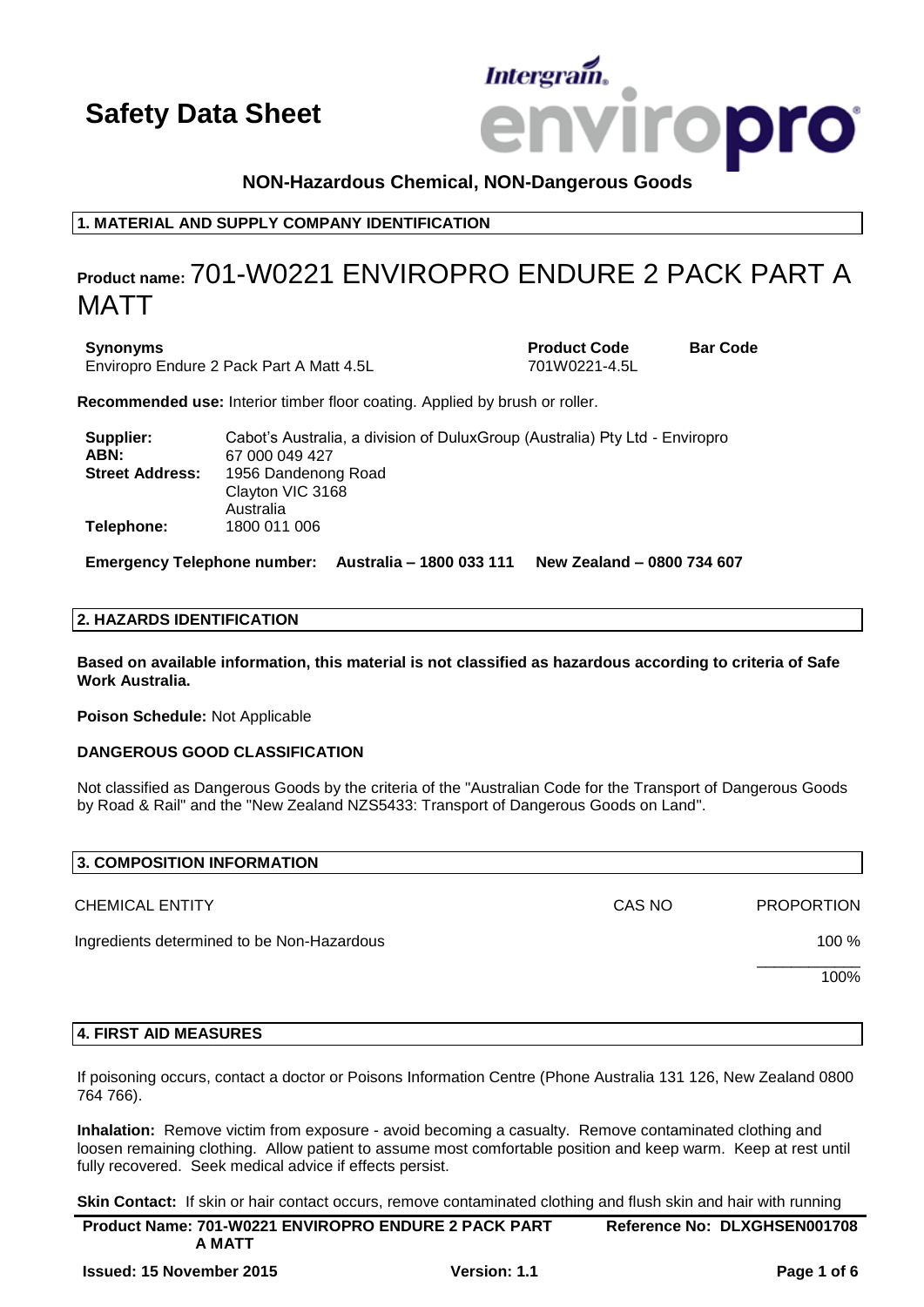

water. If swelling, redness, blistering or irritation occurs seek medical assistance.

**Eye contact:** If in eyes wash out immediately with water. In all cases of eye contamination it is a sensible precaution to seek medical advice.

**Ingestion:** Rinse mouth with water. If swallowed, do NOT induce vomiting. Give a glass of water to drink. Never give anything by the mouth to an unconscious patient. If vomiting occurs give further water. Seek medical advice.

**PPE for First Aiders:** Wear safety shoes, overalls, gloves, safety glasses. Available information suggests that gloves made from nitrile rubber should be suitable for intermittent contact. However, due to variations in glove construction and local conditions, the user should make a final assessment. Always wash hands before smoking, eating, drinking or using the toilet. Wash contaminated clothing and other protective equipment before storing or re-using.

**Notes to physician:** Treat symptomatically.

### **5. FIRE FIGHTING MEASURES**

**Hazchem Code:** Not applicable.

**Suitable extinguishing media:** If material is involved in a fire use water fog (or if unavailable fine water spray), alcohol resistant foam, standard foam, dry agent (carbon dioxide, dry chemical powder).

**Specific hazards:** Non-combustible material.

**Fire fighting further advice:** Not combustible, however following evaporation of aqueous component residual material can burn if ignited.

### **6. ACCIDENTAL RELEASE MEASURES**

#### **SMALL SPILLS**

Wear protective equipment to prevent skin and eye contamination. Avoid inhalation of vapours or dust. Wipe up with absorbent (clean rag or paper towels). Collect and seal in properly labelled containers or drums for disposal.

### **LARGE SPILLS**

Clear area of all unprotected personnel. Slippery when spilt. Avoid accidents, clean up immediately. Wear protective equipment to prevent skin and eye contamination and the inhalation of vapours. Work up wind or increase ventilation. Contain - prevent run off into drains and waterways. Use absorbent (soil, sand or other inert material). Collect and seal in properly labelled containers or drums for disposal. If contamination of crops, sewers or waterways has occurred advise local emergency services.

#### **Dangerous Goods - Initial Emergency Response Guide No:** Not applicable

# **7. HANDLING AND STORAGE**

**Handling:** Avoid eye contact and repeated or prolonged skin contact. Avoid inhalation of vapour, mist or aerosols.

**Storage:** Store in a cool, dry, well-ventilated place and out of direct sunlight. Store away from foodstuffs. Store away from incompatible materials described in Section 10. Store away from sources of heat and/or ignition. Keep container standing upright. Keep containers closed when not in use - check regularly for leaks.

**Product Name: 701-W0221 ENVIROPRO ENDURE 2 PACK PART A MATT Reference No: DLXGHSEN001708**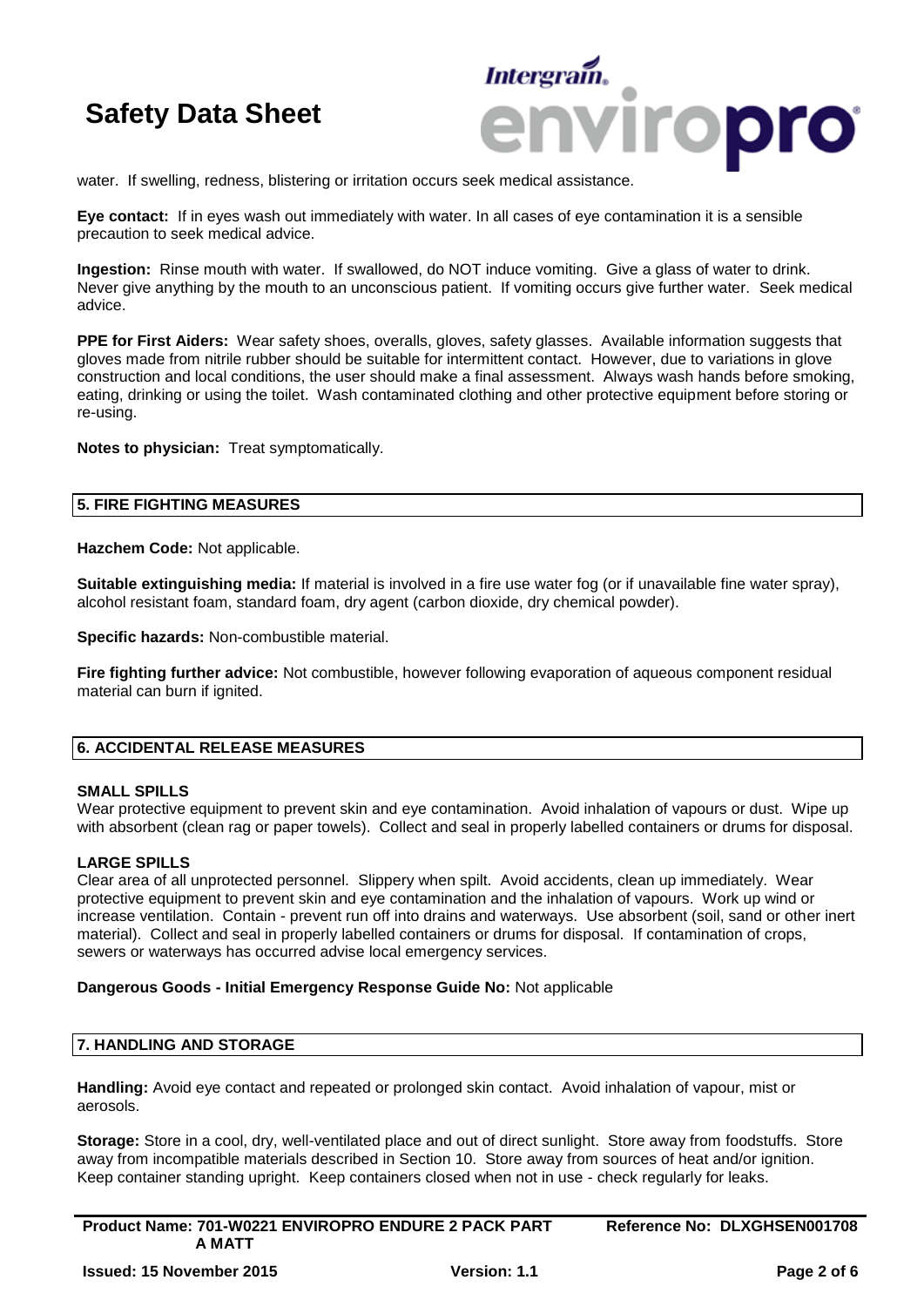

### **8. EXPOSURE CONTROLS / PERSONAL PROTECTION**

**National occupational exposure limits:** No value assigned for this specific material by Safe Work Australia.

**Biological Limit Values:** As per the "National Model Regulations for the Control of Workplace Hazardous Substances (Safe Work Australia)" the ingredients in this material do not have a Biological Limit Allocated.

**Engineering Measures:** Natural ventilation should be adequate under normal use conditions.

**Personal Protection Equipment:** SAFETY SHOES, OVERALLS, GLOVES, SAFETY GLASSES.

Wear safety shoes, overalls, gloves, safety glasses. Available information suggests that gloves made from nitrile rubber should be suitable for intermittent contact. However, due to variations in glove construction and local conditions, the user should make a final assessment. Always wash hands before smoking, eating, drinking or using the toilet. Wash contaminated clothing and other protective equipment before storing or re-using.

**Hygiene measures:** Keep away from food, drink and animal feeding stuffs. When using do not eat, drink or smoke. Wash hands prior to eating, drinking or smoking. Avoid contact with clothing. Avoid eye contact and repeated or prolonged skin contact. Avoid inhalation of vapour, mist or aerosols. Ensure that eyewash stations and safety showers are close to the workstation location.

### **9. PHYSICAL AND CHEMICAL PROPERTIES**

| Form:   | Liquid |
|---------|--------|
| Colour: | Clear  |
| Odour:  | Mild   |

**Solubility:** Miscible with water. **Specific Gravity (20 °C):** 1.048 **Density:** N Av **Relative Vapour Density (air=1):** >1 **Vapour Pressure (20 °C):** N Av **Flash Point (°C):** N App **Flammability Limits (%):** N App **Autoignition Temperature (°C):** N Av **Melting Point/Range (°C):** N Av **Boiling Point/Range (°C):** Approx. 100 **pH:** 8 **Viscosity:**  $>14$  mm2/s @ 40 oC **Total VOC (g/Litre):** N Av

(Typical values only - consult specification sheet)  $N Av = Not available, N App = Not applicable$ 

#### **10. STABILITY AND REACTIVITY**

**Chemical stability:** This material is thermally stable when stored and used as directed.

**Conditions to avoid:** Elevated temperatures and sources of ignition.

**Incompatible materials:** Oxidising agents.

**Hazardous decomposition products:** Oxides of carbon and nitrogen, smoke and other toxic fumes.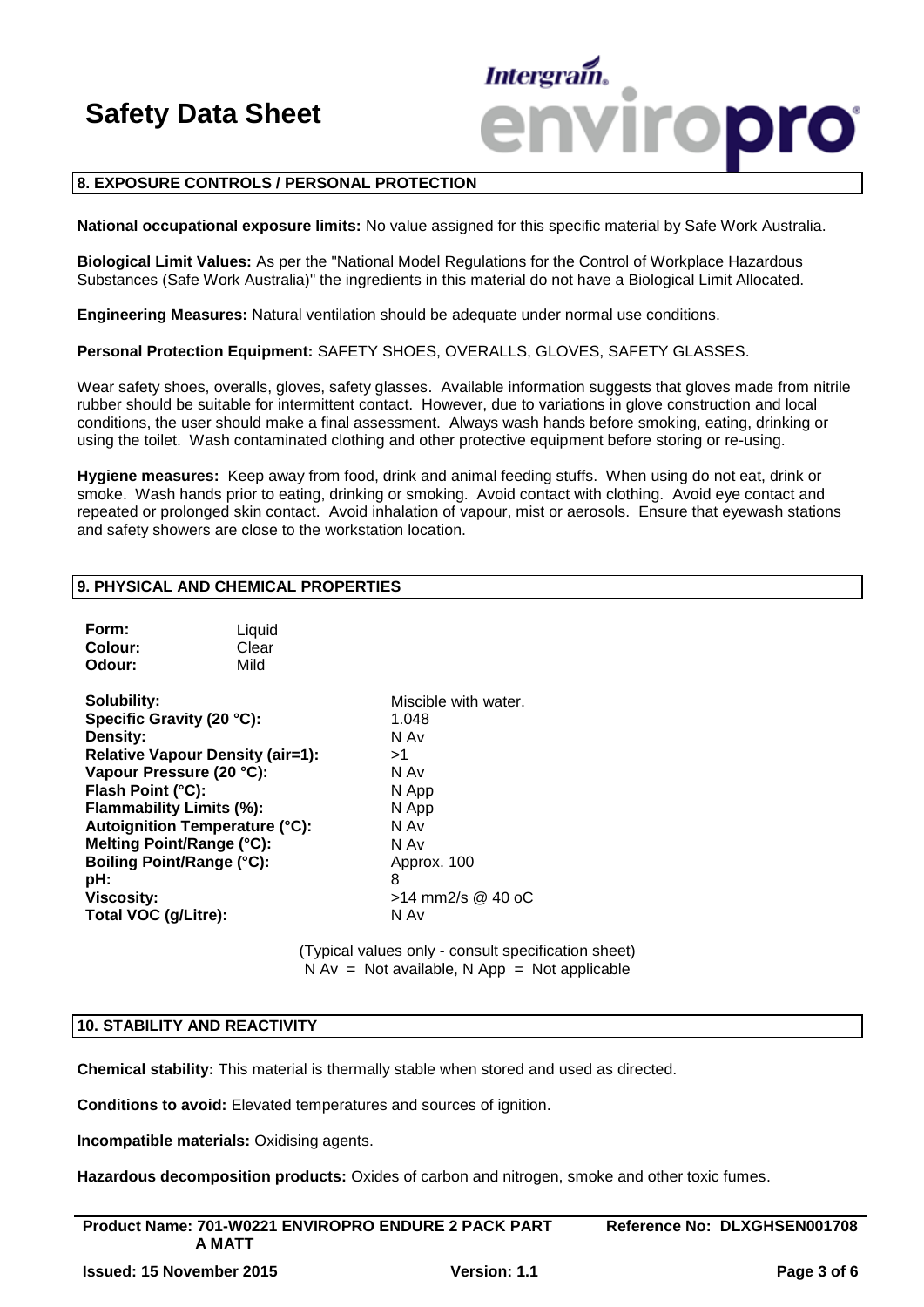

**Hazardous reactions:** No known hazardous reactions.

### **11. TOXICOLOGICAL INFORMATION**

No adverse health effects expected if the product is handled in accordance with this Safety Data Sheet and the product label. Symptoms or effects that may arise if the product is mishandled and overexposure occurs are:

#### **Acute Effects**

**Inhalation:** Material may be an irritant to mucous membranes and respiratory tract.

**Skin contact:** Contact with skin may result in irritation.

**Ingestion:** Swallowing can result in nausea, vomiting and irritation of the gastrointestinal tract.

**Eye contact:** May be an eye irritant.

#### **Acute toxicity**

**Inhalation:** This material has been classified as non-hazardous. Acute toxicity estimate (based on ingredients): LC50 > 20.0 mg/L for vapours or LC50 > 5.0 mg/L for dust and mist or LC50 > 20,000 ppm for gas

**Skin contact:** This material has been classified as non-hazardous. Acute toxicity estimate (based on ingredients): >2,000 mg/Kg bw

**Ingestion:** This material has been classified as non-hazardous. Acute toxicity estimate (based on ingredients): >2,000 mg/Kg bw

**Corrosion/Irritancy:** Eye: this material has been classified as not corrosive or irritating to eyes. Skin: this material has been classified as not corrosive or irritating to skin.

**Sensitisation:** Inhalation: this material has been classified as not a respiratory sensitiser. Skin: this material has been classified as not a skin sensitiser.

**Aspiration hazard:** This material has been classified as non-hazardous.

**Specific target organ toxicity (single exposure):** This material has been classified as non-hazardous.

#### **Chronic Toxicity**

**Mutagenicity:** This material has been classified as non-hazardous.

**Carcinogenicity:** This material has been classified as non-hazardous.

**Reproductive toxicity (including via lactation):** This material has been classified as non-hazardous.

**Specific target organ toxicity (repeat exposure):** This material has been classified as non-hazardous.

#### **12. ECOLOGICAL INFORMATION**

Avoid contaminating waterways.

**Acute aquatic hazard:** This material has been classified as non-hazardous. Acute toxicity estimate (based on ingredients): >100 mg/L

| <b>Product Name: 701-W0221 ENVIROPRO ENDURE 2 PACK PART</b> | Reference No: DLXGHSEN001708 |
|-------------------------------------------------------------|------------------------------|
| A MATT                                                      |                              |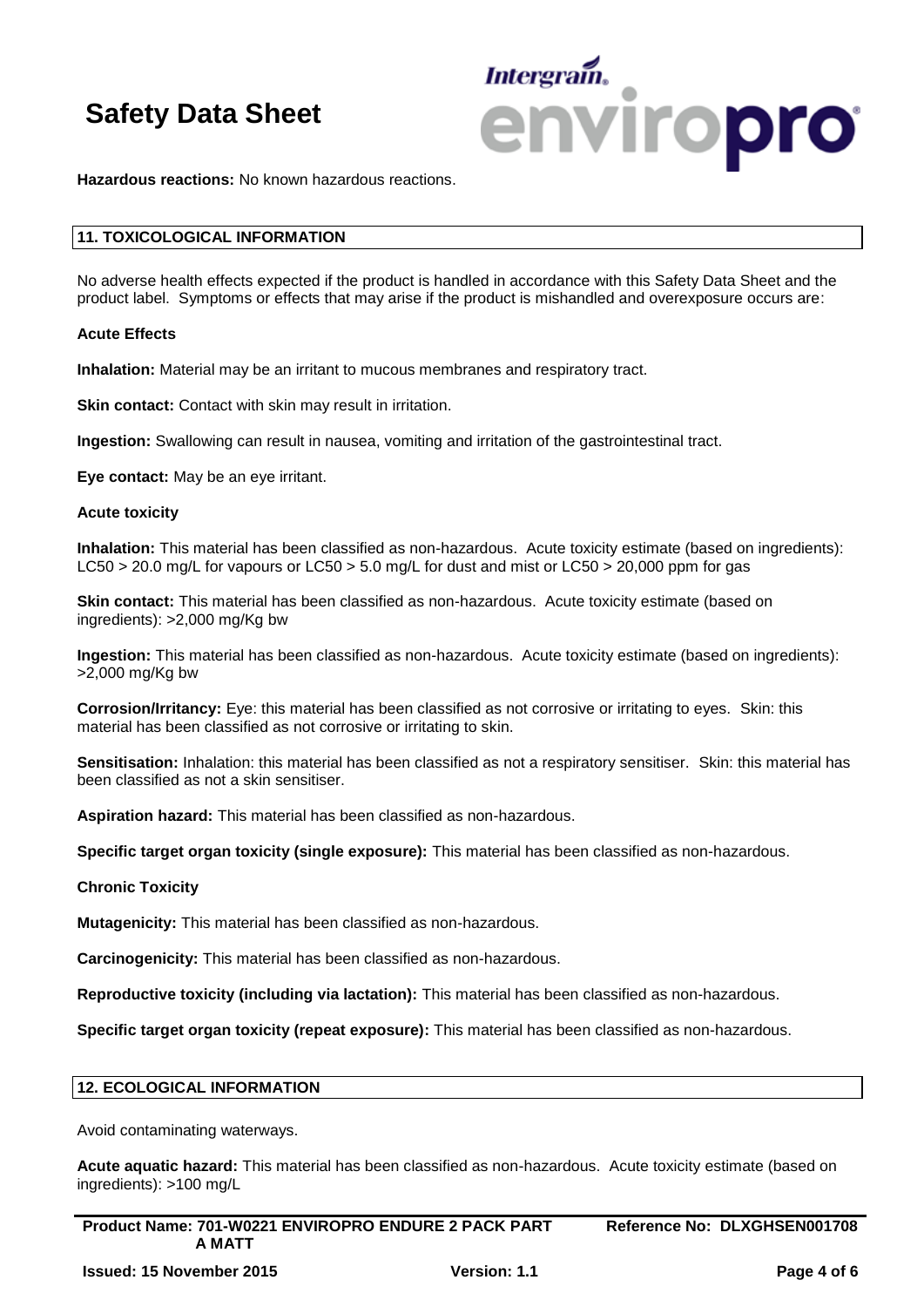

**Long-term aquatic hazard:** This material has been classified as non-hazardous. Non-rapidly or rapidly degradable substance for which there are adequate chronic toxicity data available OR in the absence of chronic toxicity data, Acute toxicity estimate (based on ingredients): >100 mg/L, where the substance is not rapidly degradable and/or BCF  $<$  500 and/or log  $K_{ow}$   $<$  4.

**Ecotoxicity:** No information available.

**Persistence and degradability:** No information available.

**Bioaccumulative potential:** No information available.

**Mobility:** No information available.

### **13. DISPOSAL CONSIDERATIONS**

Persons conducting disposal, recycling or reclamation activities should ensure that appropriate personal protection equipment is used, see "Section 8. Exposure Controls and Personal Protection" of this SDS.

If possible material and its container should be recycled. If material or container cannot be recycled, dispose in accordance with local, regional, national and international Regulations.

#### **14. TRANSPORT INFORMATION**

#### **ROAD AND RAIL TRANSPORT**

Not classified as Dangerous Goods by the criteria of the "Australian Code for the Transport of Dangerous Goods by Road & Rail" and the "New Zealand NZS5433: Transport of Dangerous Goods on Land".

#### **MARINE TRANSPORT**

Not classified as Dangerous Goods by the criteria of the International Maritime Dangerous Goods Code (IMDG Code) for transport by sea.

### **AIR TRANSPORT**

Not classified as Dangerous Goods by the criteria of the International Air Transport Association (IATA) Dangerous Goods Regulations for transport by air.

### **15. REGULATORY INFORMATION**

#### **This material is not subject to the following international agreements:**

Montreal Protocol (Ozone depleting substances) The Stockholm Convention (Persistent Organic Pollutants) The Rotterdam Convention (Prior Informed Consent) Basel Convention (Hazardous Waste) International Convention for the Prevention of Pollution from Ships (MARPOL)

### **This material/constituent(s) is covered by the following requirements:**

• All components of this product are listed on or exempt from the Australian Inventory of Chemical Substances (AICS).

### **16. OTHER INFORMATION**

Reason for issue: Minor Text Changes

**Product Name: 701-W0221 ENVIROPRO ENDURE 2 PACK PART A MATT Reference No: DLXGHSEN001708** This Safety Data Sheet has been prepared by Chemical Data Services Pty Ltd (chemdata.com.au) on behalf of its

**Issued: 15 November 2015 Version: 1.1 Page 5 of 6**